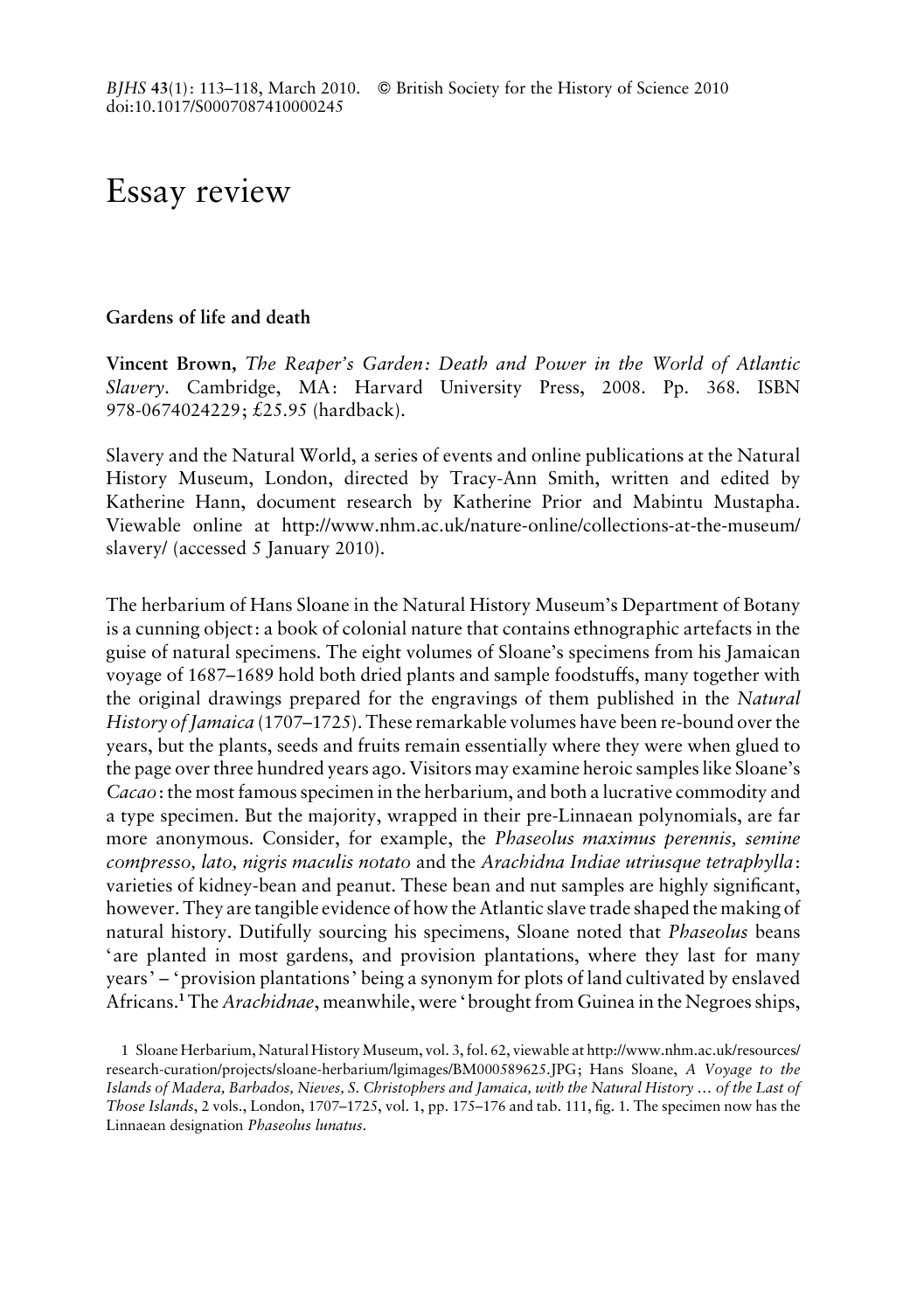to feed the Negroes withal in their voyage from Guinea to Jamaica'. On a plantation tour of Jamaica, he had seen them 'planted, from Guinea seed, by Mr. Harrison, in his Garden, in Liguanee'.<sup>2</sup> Africans themselves, on the middle passage and in their provision grounds, were agents of environmental transformation as much as Europeans and, far from being discounted, African expertise was deemed vital to European projects of natural history. The beans and nuts Sloane fixed in his herbarium were essential to African provisioning and to the support of plantation slavery. Thus one of the founding collections of British botany contains at its centre powerful specimens of African experience, displaced and exploited via the slave trade.

Strikingly, only in the last few years have scholars begun to examine the agency of the slave trade in circulating natural knowledge, suggesting the possibility of overcoming the long-standing notion that slavery and science had nothing to do with each other, and that the ' social death' of enslavement denuded African migrants of all epistemic capacity. Thirty years ago, William Grimé's Ethno-botany of the Black Americans (1979) catalogued numerous examples of plants and herbs used by Africans across the Atlantic world, as documented in European natural histories, although few historians of science seemed to pay much attention. Historians of race have, of course, long been interested in the objectification of Africans by naturalists. But treating Africans as subjects and actors in early modern histories of natural knowledge is a recent development. Scholars have now begun to raise pressing questions about Africans as active carriers and producers of botanical and medical knowledges, as collectors, expert cultivators, keepers of provision grounds, and skilled poisoners. The link between institutional science and the slave trade, meanwhile, has always been hidden in plain view in the British case, as demonstrated by the overlooked career of Sloane – the future Royal Society president and British Museum founder who gathered specimens in Jamaica, then emerging as the most lucrative slave colony in the first British empire.<sup>3</sup>

Though not primarily concerned with natural knowledge, Vincent Brown's The Reaper's Garden provides an insightful history of colonial Jamaica that suggests how scholars can advance the study of colonial knowledges through more multi-sided and intercultural histories of contests over natural landscapes and their meanings. Brown's is a cultural history of death in Jamaica, and his central claim, inspired in part by the work of the pioneering anthropologist Melville Herskovits, is for the role of death in shaping Jamaican life, both for colonizers and for the enslaved. 'The dead are active participants

2 Sloane Herbarium, Natural History Museum, vol. 3, fol. 85, viewable at http://www.nhm.ac.uk/resources/ research-curation/projects/sloane-herbarium/lgimages/BM000589663.JPG; Sloane, op. cit. (1), vol. 1, p. 184. The specimen now has the Linnaean designation Arachis hypogaea, and is attributed to the Harrison Sloane spoke of. Both the Phaseolus and the Arachidna are in mentioned in William Grimé, Ethno-botany of the Black Americans, Algonac, MI: Reference Publications, 1979, 19–20.

3 Grimé, op. cit. (2); Judith Carney, Black Rice: The African Origin of Rice Cultivation in the Americas, Cambridge, MA: Harvard University Press, 2001; Londa Schiebinger, Plants and Empire: Colonial Bioprospecting in the Atlantic World, Cambridge, MA: Harvard University Press, 2004; Karol K. Weaver, Medical Revolutionaries: The Enslaved Healers of Eighteenth-Century Saint-Domingue, Urbana: University of Illinois Press, 2006; Susan Scott Parrish, American Curiosity: Cultures of Natural History in the Colonial British Atlantic World, Chapel Hill: University of North Carolina Press, 2006, Chapter 7; James Delbourgo, 'Slavery in the cabinet of curiosities: Hans Sloane's Atlantic world', British Museum (2007), at http:// www.britishmuseum.org/pdf/delbourgo%20essay.pdf.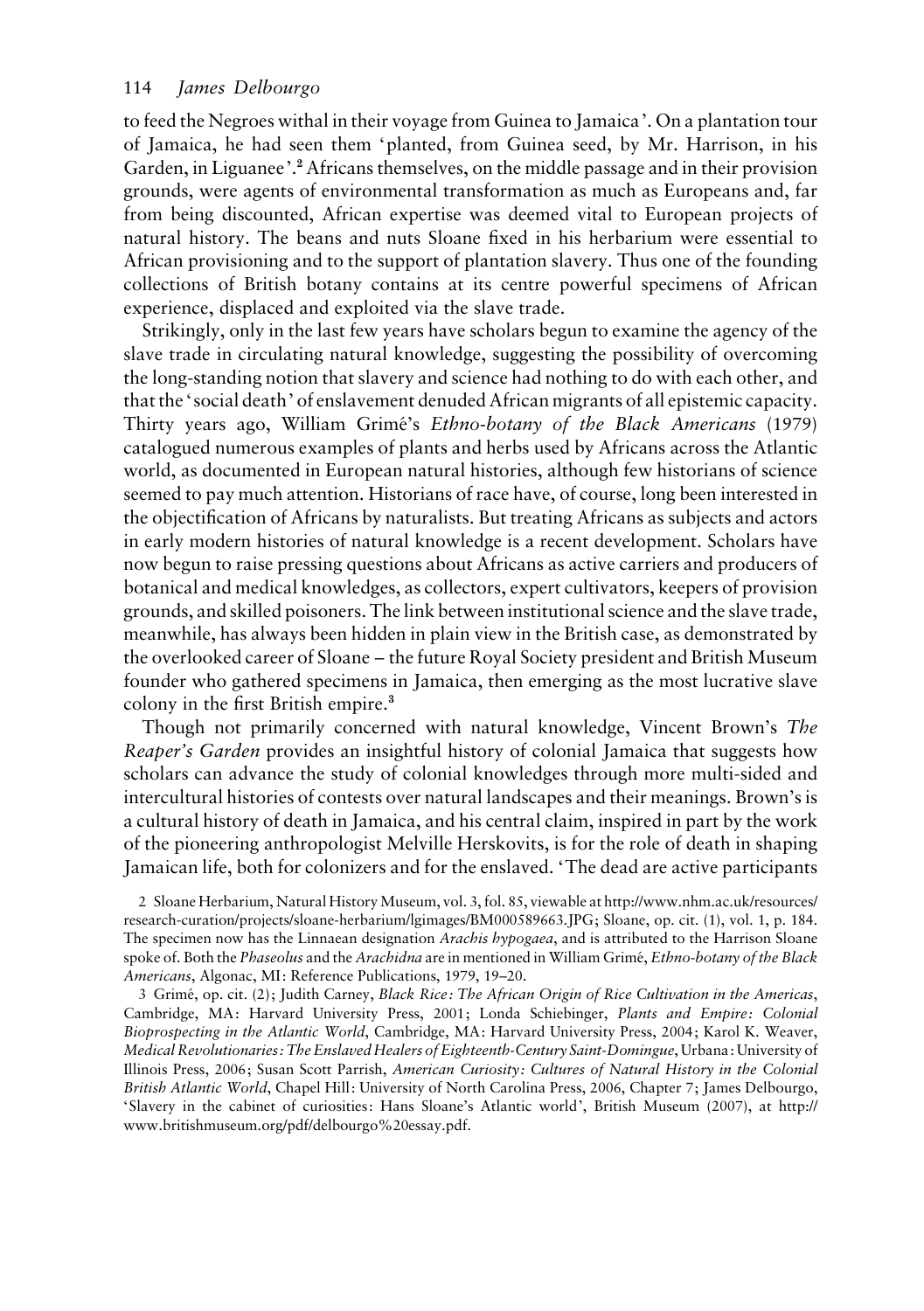in the world of the living', Brown writes, outlining what he describes as a 'materialist history of the supernatural imagination' (pp. 4, 5). Jamaica was a catastrophic machine for consuming human lives to make profits through the trade in Africans and the production of sugar, and it became central to Britain's economy in the eighteenth century. As Daniel Defoe caustically noted in 1713, the year British merchants won the asiento to supply slaves to Spain's American colonies and the Peace of Utrecht opened a period of unprecedented commercial growth, 'no African trade, no negroes; no negroes no sugars, gingers, indicoes, etc; no sugars etc no islands, no islands no continent; no continent no trade' (quoted p. 24). In the century when British merchants surpassed their competitors in slaving, Jamaica witnessed the most sales of Africans in any British colony and the highest prices paid for them, accounting for one-third of the empire's 2.2 million slaves between 1740 and 1807. If the physical hardship of sugar cultivation did not kill Africans, then diseases like the yaws, tetanus or lockjaw might. Colonizers were by no means immune themselves, as Abraham James's iconic caricatures of the damned ' Johnny New-come' witheringly documented.

Brown's chapters, which admirably seek to deal in complementary manner with African and British experience, discuss funerary practices, property inheritance, 'Obeah,' death in abolitionist discourse and syncretic African-evangelical Christianity. Three main themes emerge that relate to natural knowledge: conceptions of matter and spirit, magical systems and practices, and slave gardens. African animism confounded Europeans' desire to see matter as brute substance subject to higher powers. Olaudah Equiano, for example, wrote of white slavers as dark sorcerers and evil magi, resistance against whom required deploying sacred talismans and ritual cleansings. In Jamaica, Africans inhabited vivid spirit worlds, wary of malevolent souls they called 'duppies' who haunted the living, and soliciting the services of Obeah-men and -women for healing and attack. To their disquiet, colonizers witnessed Africans listening to coffins and corpses in funeral processions, as if dead matter could speak. Brown begins by describing a contest between white materialism and black spiritualism, as if power for the colonizers were purely a thing of this world, while for Africans power were other-worldly. But his subsequent account of struggles between the two populations over understandings of the supernatural compellingly supplants this initial dichotomy. Instead of rejecting their traditional philosophies of matter and spirit, Africans retained strains of animistic thinking even as they converted to Christianity. For African converts, the Christian cross might thus function as matter possessed of spiritual agency – yet another fetish object, rather than the antidote to fetishism the evangelicals sought. Some Africans reckoned that what they called the Christian Obea (p. 210) was, however, less effective than the charms they bought precisely because baptism cost nothing.

Obeah figures prominently in Brown's most dynamic chapter, which analyses the struggle for control of supernatural understanding through a range of material and corporeal means, and provides an object lesson in the comparative anthropology of antagonistic knowledge systems. Obeah (also 'Obia', 'Obi' and the cognate label 'Myal') is a term probably derived from the Ibo-speaking peoples of the Bight of Biafra, dbia connoting 'adept' or 'master', and relating to the use of plants, minerals, animals and artefacts to heal or destroy, according to the skill and spiritual acumen of the man or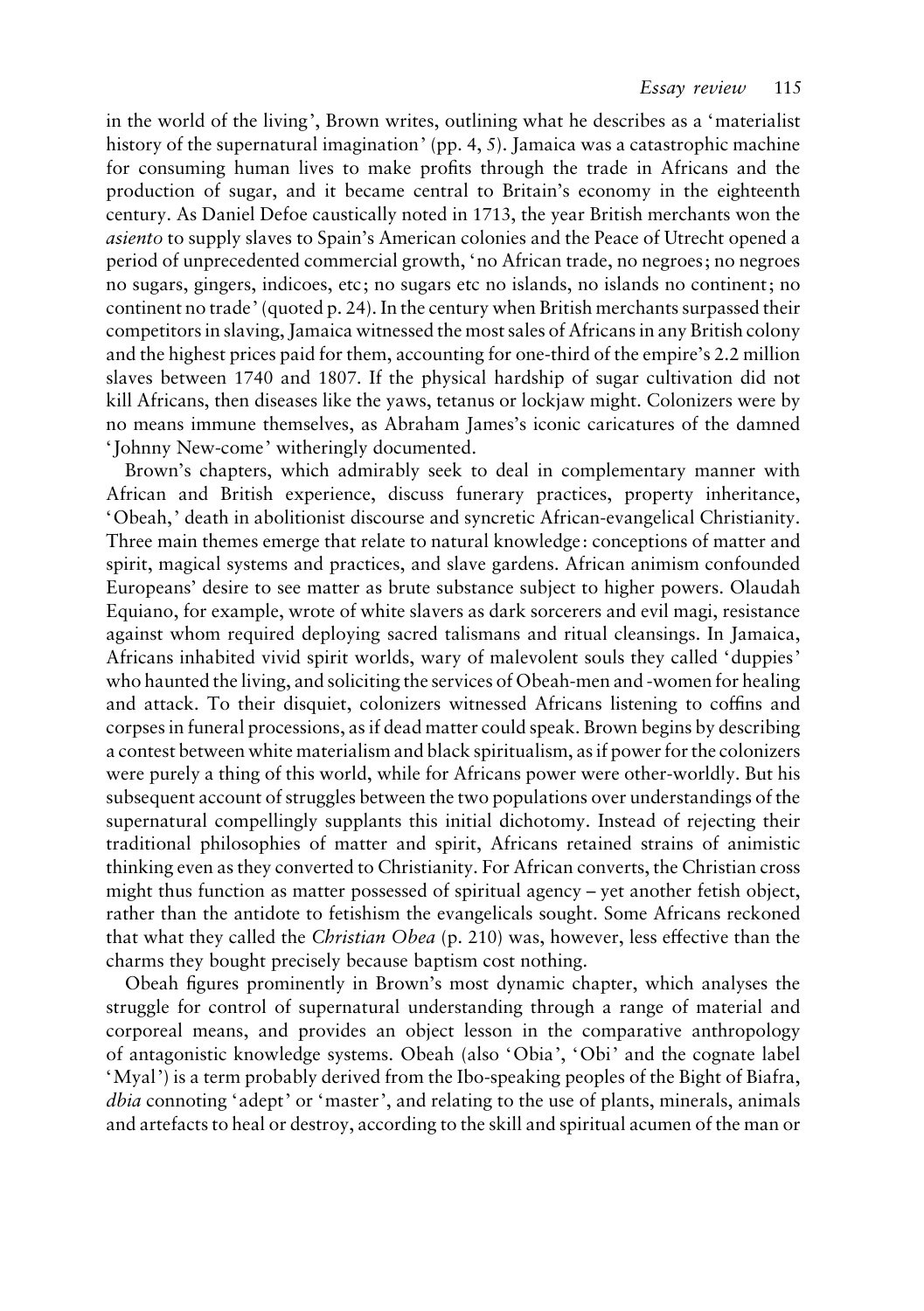## 116 James Delbourgo

woman who practises the art. Just as European collectors scoured the New World for useful vegetables, animal life and curious objects, practitioners of Obeah were herbalists, apothecaries and sages who sought out specific substances – earth, blood, crystals, claws, seeds, feathers, spices, eggshells – to concoct remedies and weapons, in whose efficacy Africans and also many Europeans trusted. Just as reform of African funerary rites and the banning of musical instruments aimed to reduce the cultural resources for slave rebellion, displaying the severed heads of rebels was an attempt by the British to demonstrate mastery of their slaves' spiritual destinies. They aimed to show that martyrdom in the name of resistance did not return the enslaved to Africa but resulted in physical annihilation. Colonizers produced the bodies of their victims to project military victory also over the belief systems of rebellion. In the aftermath of Tacky's Revolt in Jamaica in 1760, this involved staging a contest between experimental philosophy and the Obeah of the rebels' West African leaders, some of whom appear to have been tortured at their site of execution using electrostatic machines. Such glorification of experimental apparatus as imperial Christian fetish objects was the logical culmination of a twofold British perception: that Obeah was a form of enthusiasm, whose technologies were laughable yet also deeply threatening, and that the enthusiastic basis of challenges to colonial authority could be undermined by their own technological interventions in ' the black theatre of superstition'.<sup>4</sup> Again, the British sought to control the spiritual through the material, but their own theology of civility, Christianity and Enlightenment was no less at stake.

Brown's emphasis on the cultural productivity of death provides a telling corrective to Orlando Patterson's famous thesis that slavery entailed social death.<sup>5</sup> Despite the book's title, moreover, his discussions of African provision grounds point to the centrality of *life* to the story about death he wants to tell – the life of plants. As Beth Tobin and Jill Casid have explored, enslaved Africans were encouraged to provision themselves by cultivating their own land, since planters' obsession with cash crops made them reluctant to use land to grow food.<sup>6</sup> Plantains, yams, sweet potatoes, maize, okra, beans and oranges were all grown by Africans, who also raised livestock. Rice was grown both on provision grounds and by Jamaica's autonomous Maroon communities, who successfully resisted enslavement. In the internal economy of slave societies, Africans sold their produce for profit at weekly markets, and even acquired personal property. Although deprived of legal rights as enslaved persons, Africans nevertheless willed their grounds to heirs, a transmission planters blocked at serious risk of retaliation. The geologist Henry de la Beche, better known to historians of science for his role in the Devonian controversy, was

4 The phrase comes from the discussion entitled 'On Obi; or African witch-craft', in Benjamin Moseley, Medical Tracts, London, 2nd edn, 1800, pp. 189–199. Moseley, an Essex physician who spent several years in Jamaica, identified Obeah with the pernicious work of the imagination in ancient magical traditions, animal magnetism and Euro-American witchcraft scares, conversely describing witchcraft as a form of 'Obi in England … for which many old women have been tried'.

5 Orlando Patterson, Slavery and Social Death: A Comparative Study, Cambridge, MA: Harvard University Press, 1982.

6 Beth Fowkes Tobin, Colonizing Nature: The Tropics in British Arts and Letters, 1760–1820, Philadelphia: University of Pennsylvania Press, 2005, pp. 56–80; Jill Casid, Sowing Empire: Landscape and Colonization, Minneapolis: University of Minnesota Press, 2005, pp. 191–236.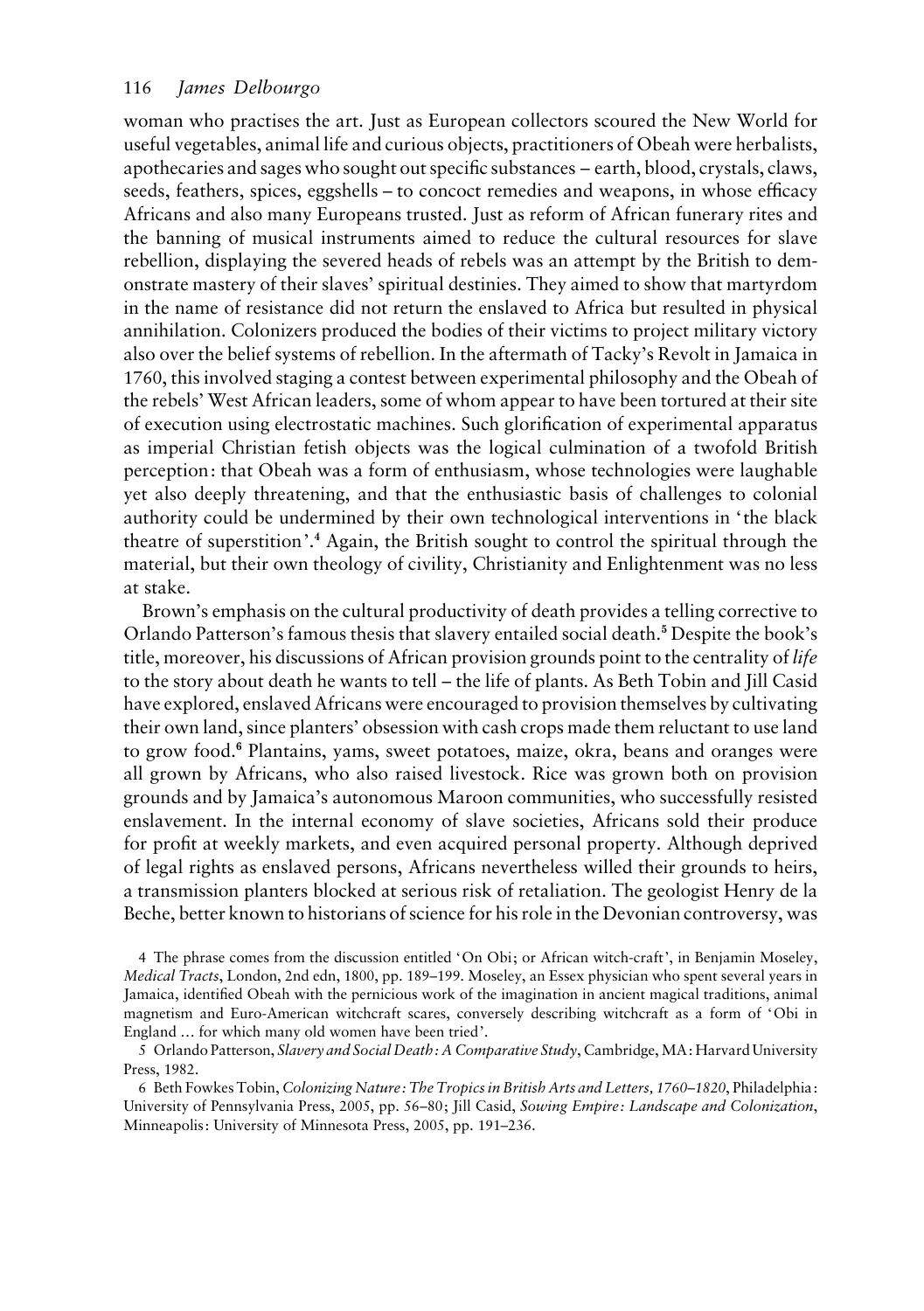also a plantation owner who conceded in his Notes on the Present Condition of the Negroes in Jamaica (1825) that 'custom gives the negro the power of disposing of his property as he may think fit' (p. 115). African provision grounds were zones of botanical experiment, agricultural and economic profit and, as inheritable land where the enslaved were also buried, sacred sites of identity and community. Cyrnic Williams, best known for the Gothic tale entitled 'The Obeah man' (1827), told of one African who claimed compensation from a master who had cut off the branch of a calabash tree that he claimed was rightfully his: ' the negro maintained that his own grandfather had planted the tree, and had had a house and garden beside it' (p. 125). While the Grim Reaper found a rich harvest in Jamaica, the scythe also denoted agricultural community, fertility and life. The two cycles were inevitably entwined for both white and black communities.

Long-repressed African claims to American landscapes also feature in a recent programme of events and publications at the Natural History Museum (NHM), entitled Slavery and the Natural World. This courageous project, occasioned by the commemoration in 2007 of the abolition of the British slave trade two hundred years before, begins the overdue work of making slavery visible in public museums of science, and very much deserves the attention of scholars.<sup>7</sup> Staff at the NHM initially wondered what their collections could possibly hold of relevance to the 2007 commemorations. The overwhelming answer, in the tradition of Grime's eye-opening catalogue, is documented in a series of freely downloadable chapters on the museum's website (see above). Prepared by public-education specialists supported by historians, and designed as suggestive samplings of the documentary record for a general audience, the chapters nevertheless raise provocative questions for scholars as well, through a wealth of primary sources (including a useful bibliography), which may serve as a prompt to further research and/or a dynamic set of introductory teaching materials. These use the museum's specimen collections, library and archives to shed light on the provenance, identity and use of specimens, revealing their connections to the labour, knowledge and experience of Africans in slavery. Evidence drawn from numerous travellers and naturalists from the seventeenth century to the nineteenth addresses the slave trade itself, the commercial use of plants, the Atlantic crossings and everyday lives of the enslaved, diet and nutrition, resistance and poisons, illness and medicines, processes of knowledge transfer and the attitudes of naturalists to enslaved and indigenous sources of knowledge.

The documents also include material from public events at the NHM which benefited from the presence of members of London's African and Caribbean communities, who were invited to handle specimens and objects and discuss both their historical meanings and the larger issue of public silence about the relation between science and slavery. From the session I attended, what stood out was the capacity of the specimens and artefacts to provoke reaction, conversation and alternative accounts. With sensitive encouragement from the organizers, participants spoke of their own knowledge of plants (in particular, foodstuffs) passed down over generations through family and community life. In this respect, the programme's events recalled the collaborative and conversational quality of

<sup>7</sup> For critical remarks on the 2007 commemorations that address the relation between academics, museum specialists and the general public see Katherine Prior, 'Commemorating slavery 2007: a personal view from inside the museums', History Workshop Journal (2007) 64, pp. 200–211.